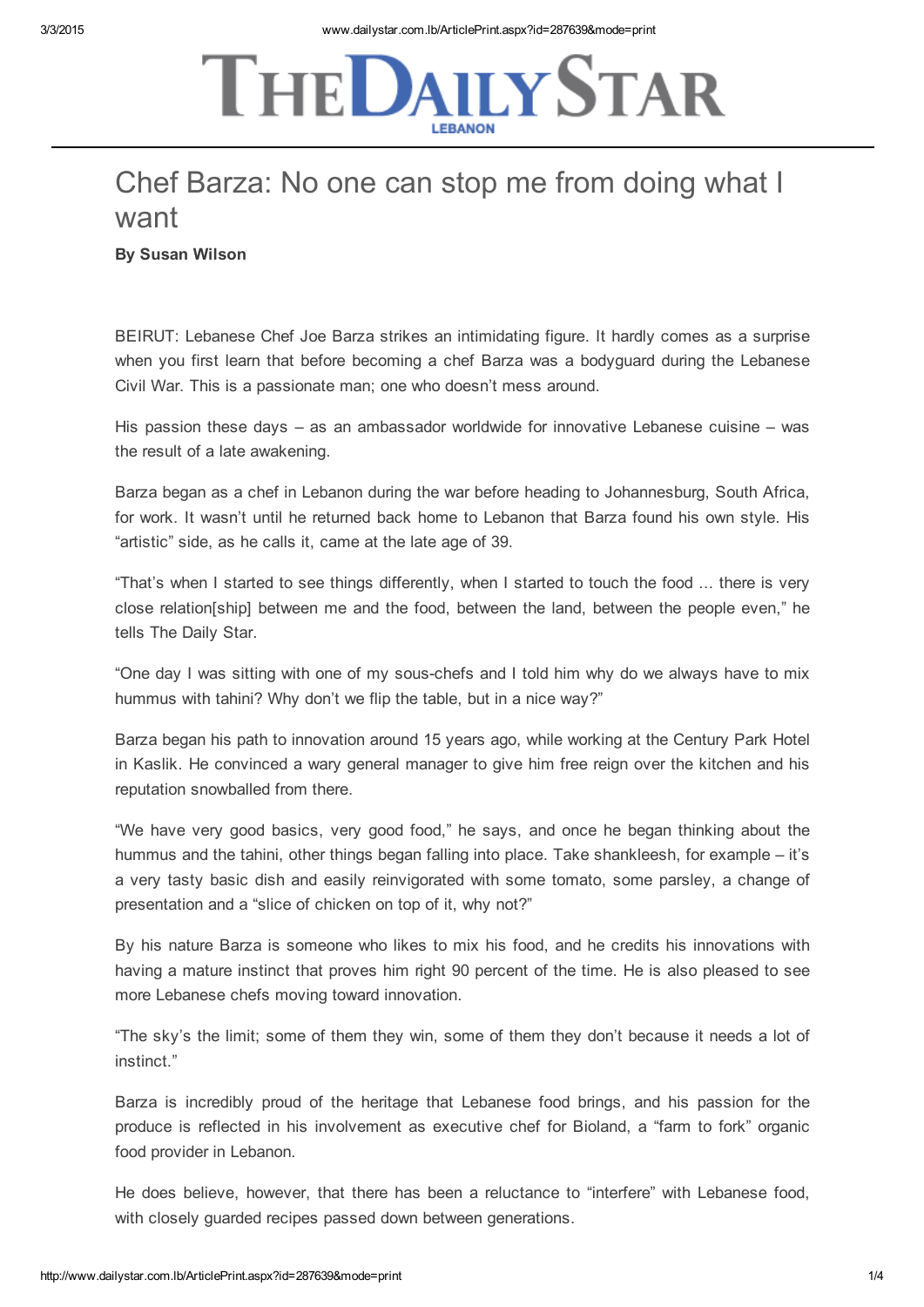Barza himself acknowledges the comforting pull of how Lebanese food has always been done, speaking about his upbringing in Tyre in a family of fishermen and excellent cooks.

Talking about his mother, who passed away a year ago, Barza says; "It's weird. I don't know. And she didn't want to believe ... she never wanted to believe that I am a chef. She never let me into her kitchen."

Reminiscing over his mother's cooking Barza gets reflective. "Every time you ask what your best meal is – it's the meal of your mom, because she does this from her heart.

"The secret of our job is here [taps heart] it has to come from the heart," he says.

His passion for what he does is part of Barza's appeal and he has built himself a reputation as a TV personality and innovative chef; with his signature hat and goatee.

"It's a personality thing, I dare to do things, but I dare to do things with maturity, I don't mess around, I love the product, I really respect it," he says.

"It's a full package; it's a charisma; it's a look; it's a signature; it's what you have done."

Barza sees himself as a calling card for the next generation.

He taught at the cordon bleu at the University of Kaslik he says, not for the money but he because he wanted to "pass on the message" to up-and-coming Lebanese chefs.

The older generation used to guard their secrets but Barza believes that chefs stay fresh only by having the next generation snapping at their heels.

He is satisfied with the way things are progressing now in Lebanon. Heavily involved in HORECA, he has seen the show grow to host "more than 200 well-known chefs from all over the world."

As well as Bioland, he has recently worked with Casper & Gambini's in Bab Idriss, and has opened three restaurants out of five with a Qatar-based consultancy.

Barza seems busy being himself. He has recently come back from presenting an award for BBC and happily shows photos of himself and Jamie Oliver that he has on his celllphone.

The only thing Barza seems reluctant to speak about is the recent furor over food safety standards in Lebanon, though he makes it clear he is behind Health Minister Abu Faour completely, calling for consistency in standards across the board – from supplier to restaurant.

"Lebanon is Lebanon. Lebanon has [always] been like this. I love my country. I love everything about it. I cannot complain. I am Lebanese, I am very happy," he says.

Serves 4 Preparation time: 1 hour Ingredients: kg of lamb 2 liters of water 3 cubes of beef stock